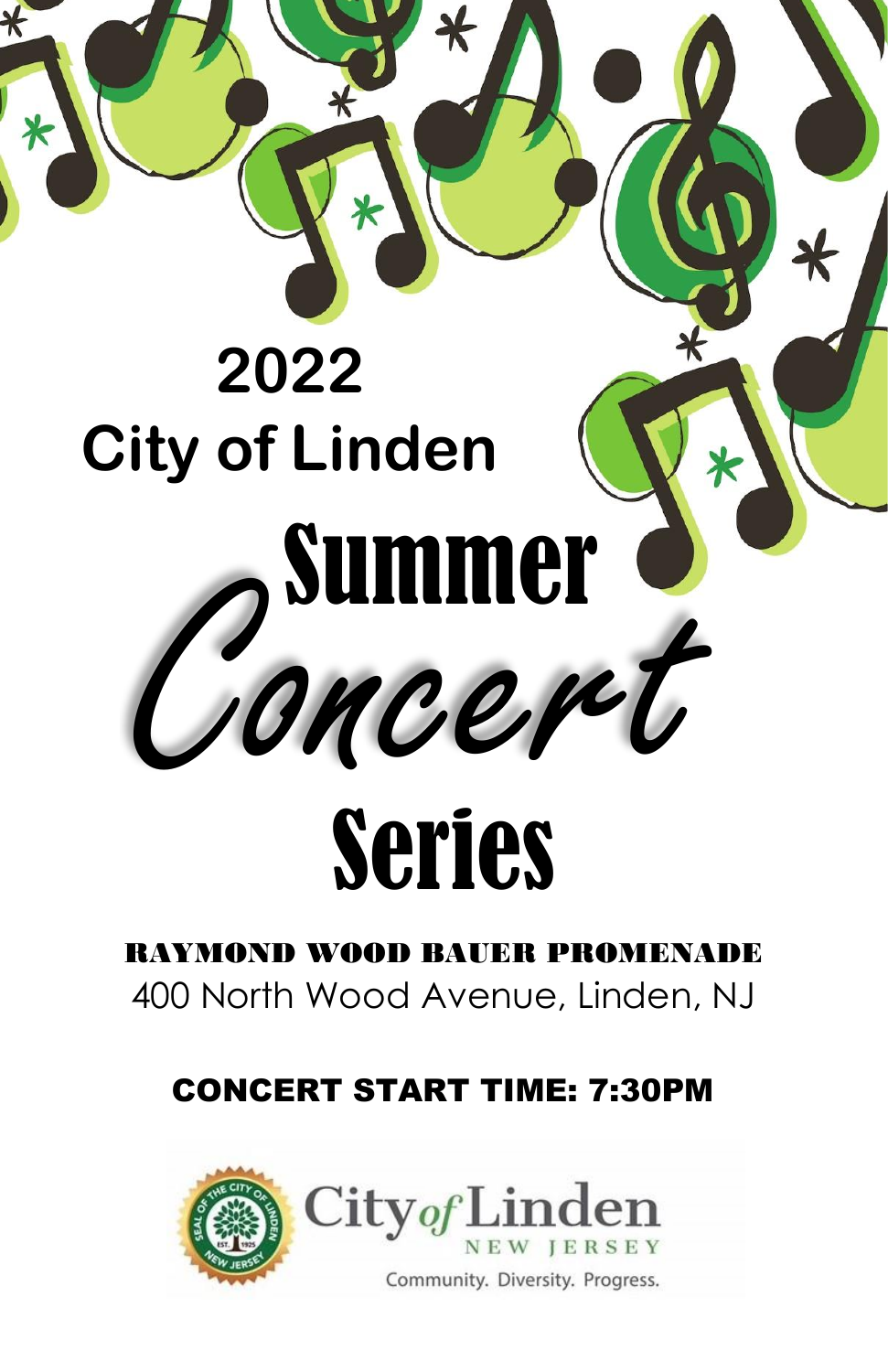The 2022 Linden Summer Concert Series is sponsored by Mayor Derek Armstead, Linden City Council, the Department of Parks and Recreation and the Department of Buildings and Grounds. For more information and an updated schedule, visit [www.linden-nj.gov](http://www.linden-nj.gov/)

| Fri. June 3, 2022  | Slippery When Wet $\sim$ A Bon Jovi<br>Tribute ~ Rock<br>$\bigtimes$ Opening Night                   | 7:30 <sub>pm</sub> |
|--------------------|------------------------------------------------------------------------------------------------------|--------------------|
| Tue. June 7, 2022  | The Verdict $\sim$ Reggae                                                                            | 7:30pm             |
| Fri. June 10, 2022 | Madison Avenue ~ $Rock/Pop$                                                                          | 7:30pm             |
| Tue. June 14, 2022 | Legacy $\sim$ Soft Rock                                                                              | 7:30 <sub>pm</sub> |
| Tue. June 21, 2022 | Reminisce ~ Oldies & Dance                                                                           | 7:30pm             |
| Fri. June 24, 2022 | Swing Combo $\sim$ Salsa                                                                             | 7:30pm             |
| Tue. June 28, 2022 | Epic Soul ~ Soul/R&B                                                                                 | 7:30pm             |
| Tue. July 5, 2022  | Tequila Rose $\sim$ Country                                                                          | 7:30 <sub>pm</sub> |
| Fri. July 8, 2022  | The Black Rose Band $\sim$ Classic Rock                                                              | 7:30 <sub>pm</sub> |
| Tue. July 12, 2022 | ME Special Opening Act 3 ME<br>Mystic Vision Players performing songs from<br>'High School Musical'' | 7:15pm             |
|                    | Jesse Garron $\sim$ Elvis Tribute $\sim$ Rock                                                        | 7:30 <sub>pm</sub> |
| Tue. July 19, 2022 | Jo Bonanno & the Spirit of Asbury Park<br>$\sim$ Rock                                                | 7:30 <sub>pm</sub> |
| Fri. July 22, 2022 | Mush Mouth $\sim$ Rock                                                                               | 7:30 <sub>pm</sub> |

### *Seating is first-come, first serve. Additional seating available for lawn chairs as space permits.*

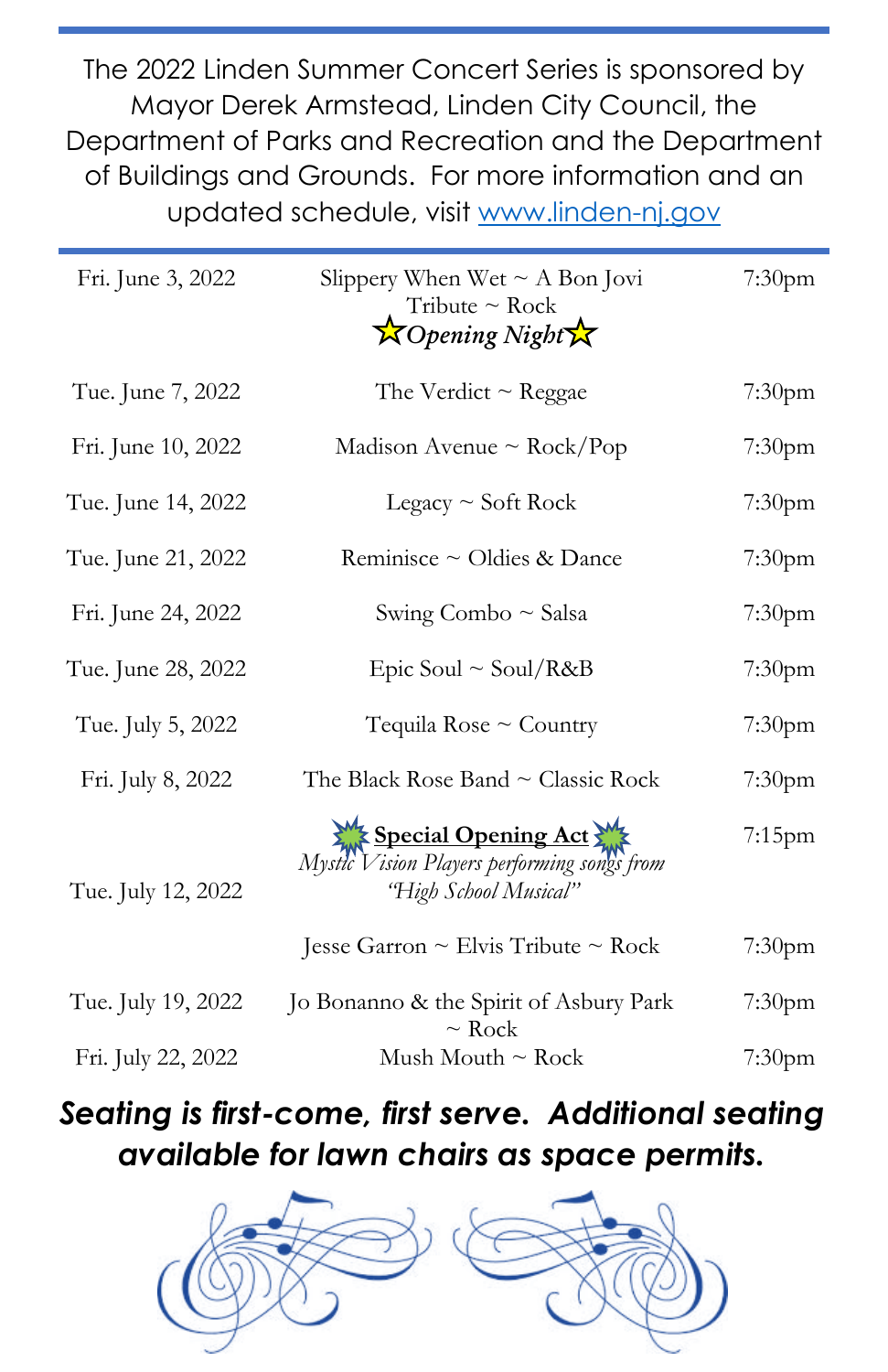#### In the event of inclement weather, the **Concert** will be relocated to the John T. Gregorio Center located at 330 Helen Street, Linden. Please call 908-474-8604 after 4:00pm.

| Tue. July 26, 2022  | Frontiers $\sim$ Journey Tribute $\sim$ Soft Rock                 | 7:30 <sub>pm</sub> |
|---------------------|-------------------------------------------------------------------|--------------------|
| Tue. Aug. 2, 2022   | Sensational Soul Cruisers ~ Motown                                | 7:30 <sub>pm</sub> |
| Fri. Aug. 5, 2022   | Linden's Bless the City Event $\sim$                              | $5:00$ pm          |
| Tue. Aug. 9, 2022   | Linden Gospel Music<br>Funk Salsa Urban ~ Salsa                   | 7:30 <sub>pm</sub> |
| Tue. Aug. 16, 2022  | Pipe Smoke and Gasoline $\sim$ Rock                               | 7:30 <sub>pm</sub> |
| Fri. Aug. 19, 2022  | 100 Proof $\sim$ Country/Rock                                     | 7:30 <sub>pm</sub> |
| Tue. Aug. 23, 2022  | Beatlemania ~ Beatles Tribute ~                                   | 7:30 <sub>pm</sub> |
| Tue. Aug. 30, 2022  | Rock/Pop<br>Karickter Band ~ Jazz                                 | 7:30pm             |
| Fri. Sept. 2, 2022  | Jersey Shades $\sim$ 50s & up                                     | 7:30 <sub>pm</sub> |
| Tue. Sept. 6, 2022  | Gentlemen of Soul $\sim$ Earth, Wind & Fire<br>Tribute $\sim$ R&B | 7:30 <sub>pm</sub> |
| Fri. Sept. 9, 2022  | High Strung $\sim$ Rock/Country                                   | 7:30 <sub>pm</sub> |
| Tue. Sept. 13, 2022 | Van Halen Nation ~ Van Halen Tribute                              | 7:30 <sub>pm</sub> |

Raymond Wood Bauer Promenade is the home of the Performing Arts in Linden, New Jersey. There are **FREE** concerts, special events such as National Night Out Against Crime and Fire Prevention Night, along with Dance Nights. The promenade was named after Raymond Wood Bauer, a banker and philanthropist. The Summer Concert Series is brought to you through the benevolence of the Benefactors of the Arts, Patrons of the Arts, and Friends of the Arts.

*In the event of inclement weather, please call 908-474-8604 after 4:00pm for the status of the concert.*